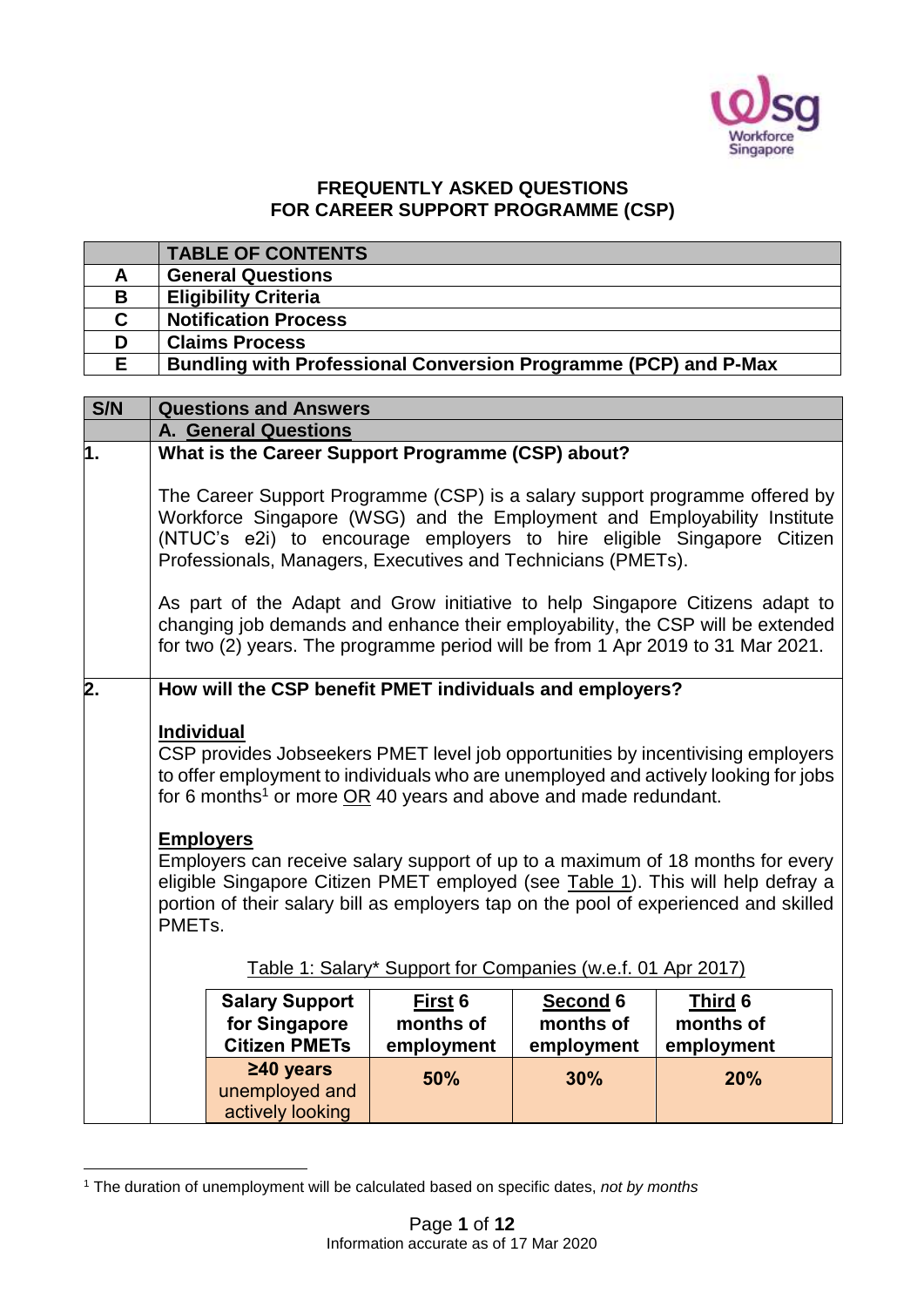

|    |           | for jobs for $\geq 12$<br>months                                                                                                                                                                      |     |     |                                                                                                                                                                                                                                                                                                                                   |
|----|-----------|-------------------------------------------------------------------------------------------------------------------------------------------------------------------------------------------------------|-----|-----|-----------------------------------------------------------------------------------------------------------------------------------------------------------------------------------------------------------------------------------------------------------------------------------------------------------------------------------|
|    |           | $\geq 40$ years<br>unemployed and<br>actively looking<br>for jobs for 6<br>months to <12<br>months OR made<br>redundant                                                                               | 40% | 20% | N.A.                                                                                                                                                                                                                                                                                                                              |
|    |           | <40 years<br>unemployed and<br>actively looking<br>for jobs $\geq 6$<br>months                                                                                                                        | 20% | 10% | N.A.                                                                                                                                                                                                                                                                                                                              |
|    |           | <b>Gross* monthly salary:</b><br>Offering at least \$3,600/month for SME <sup>^</sup> (capped at \$7,000/month)<br>Offering at least \$4,000/month for Non-SME <sup>^</sup> (capped at \$7,000/month) |     |     |                                                                                                                                                                                                                                                                                                                                   |
|    |           | (excluding shares)<br>^Companies must be legally registered or incorporated in Singapore, with a<br><b>Unique Entity Number (UEN)</b>                                                                 |     |     | * The sum of the New Hire's basic monthly salary and any fixed monthly allowance                                                                                                                                                                                                                                                  |
|    | Note:     | period as they would have already received salary support under the CSP                                                                                                                               |     |     | Companies will not be eligible for absentee payroll support from SkillsFuture<br>Singapore (SSG) and other wage support from any other government funding for the same                                                                                                                                                            |
| 3. | contract. | What is considered made redundant or retrenched?<br>management.                                                                                                                                       |     |     | "Made redundant or retrenched" refers to the termination of employees due to<br>reorganisation of the employer's profession, business, trade or work. This includes<br>situations where companies undergo liquidation, receivership or judicial<br>It does not include termination due to unsatisfactory performance or expiry of |
|    |           |                                                                                                                                                                                                       |     |     |                                                                                                                                                                                                                                                                                                                                   |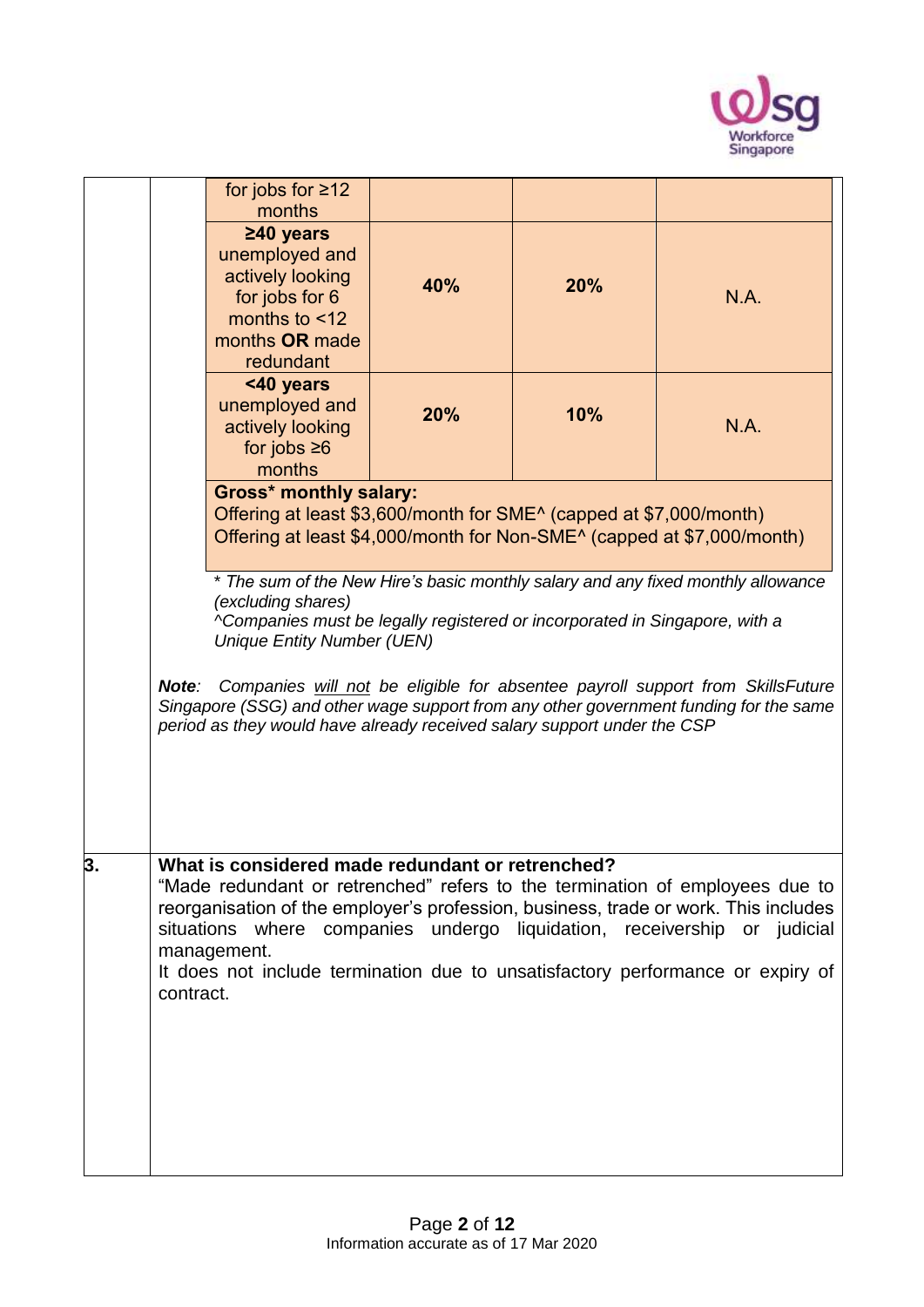

|                                                                                                                   |                                                                                                                                                                                                                                                                                                                                                                                                                                                                                                  | <b>B. ELIGIBILITY CRITERIA</b>                                                                                                                                                                                                                                                                                                                                                                           |  |  |
|-------------------------------------------------------------------------------------------------------------------|--------------------------------------------------------------------------------------------------------------------------------------------------------------------------------------------------------------------------------------------------------------------------------------------------------------------------------------------------------------------------------------------------------------------------------------------------------------------------------------------------|----------------------------------------------------------------------------------------------------------------------------------------------------------------------------------------------------------------------------------------------------------------------------------------------------------------------------------------------------------------------------------------------------------|--|--|
| 4.                                                                                                                | What are the eligibility criteria for the CSP?                                                                                                                                                                                                                                                                                                                                                                                                                                                   |                                                                                                                                                                                                                                                                                                                                                                                                          |  |  |
|                                                                                                                   |                                                                                                                                                                                                                                                                                                                                                                                                                                                                                                  | Employers are able to receive salary support under the CSP if the following                                                                                                                                                                                                                                                                                                                              |  |  |
| eligibility criteria are met:                                                                                     |                                                                                                                                                                                                                                                                                                                                                                                                                                                                                                  |                                                                                                                                                                                                                                                                                                                                                                                                          |  |  |
|                                                                                                                   |                                                                                                                                                                                                                                                                                                                                                                                                                                                                                                  | <b>For individuals</b>                                                                                                                                                                                                                                                                                                                                                                                   |  |  |
| 5.                                                                                                                | <b>For Employers</b><br>Companies must be legally<br>registered or incorporated in<br>Singapore, with a Unique Entity<br>Number (UEN)<br>PMET<br>• Employs eligible<br>individual(s) by offering a gross<br>monthly salary* of at least<br>\$4,000 (\$3,600 for SMEs)<br>• Employs eligible<br>PMET<br>individual(s) on a permanent<br>job or employment contract for<br>at least 12 months<br>allowance (excluding shares)<br>What does the gross salary of \$4,000 (\$3,600 for SME) comprise? | Singapore Citizens aged 40<br>$\bullet$<br>years and above who has<br>been made redundant OR is<br>unemployed and actively<br>looking for jobs for 6 months<br>or more<br>OR<br>Singapore Citizens<br>aged<br>below 40 years who has<br>unemployed<br>been<br>and<br>actively looking for jobs for 6<br>months or more<br>* The sum of the New Hire's monthly basic monthly salary and any fixed monthly |  |  |
| Gross monthly salary refers to the sum of the New Hire's basic monthly salary and<br>any fixed monthly allowance. |                                                                                                                                                                                                                                                                                                                                                                                                                                                                                                  |                                                                                                                                                                                                                                                                                                                                                                                                          |  |  |
|                                                                                                                   |                                                                                                                                                                                                                                                                                                                                                                                                                                                                                                  |                                                                                                                                                                                                                                                                                                                                                                                                          |  |  |
|                                                                                                                   |                                                                                                                                                                                                                                                                                                                                                                                                                                                                                                  | <b>Gross salary</b>                                                                                                                                                                                                                                                                                                                                                                                      |  |  |
|                                                                                                                   | <b>Basic salary</b>                                                                                                                                                                                                                                                                                                                                                                                                                                                                              | <b>Fixed Allowances</b>                                                                                                                                                                                                                                                                                                                                                                                  |  |  |
| <b>Definition</b>                                                                                                 | Pay that does not vary from<br>month to month, regardless<br>of employee or company<br>performance, and<br>regardless of whether the<br>employee takes medical or<br>personal leave.                                                                                                                                                                                                                                                                                                             | Monthly allowances that do<br>not vary from month to<br>month e.g. fixed transport<br>allowance and fixed phone<br>allowance                                                                                                                                                                                                                                                                             |  |  |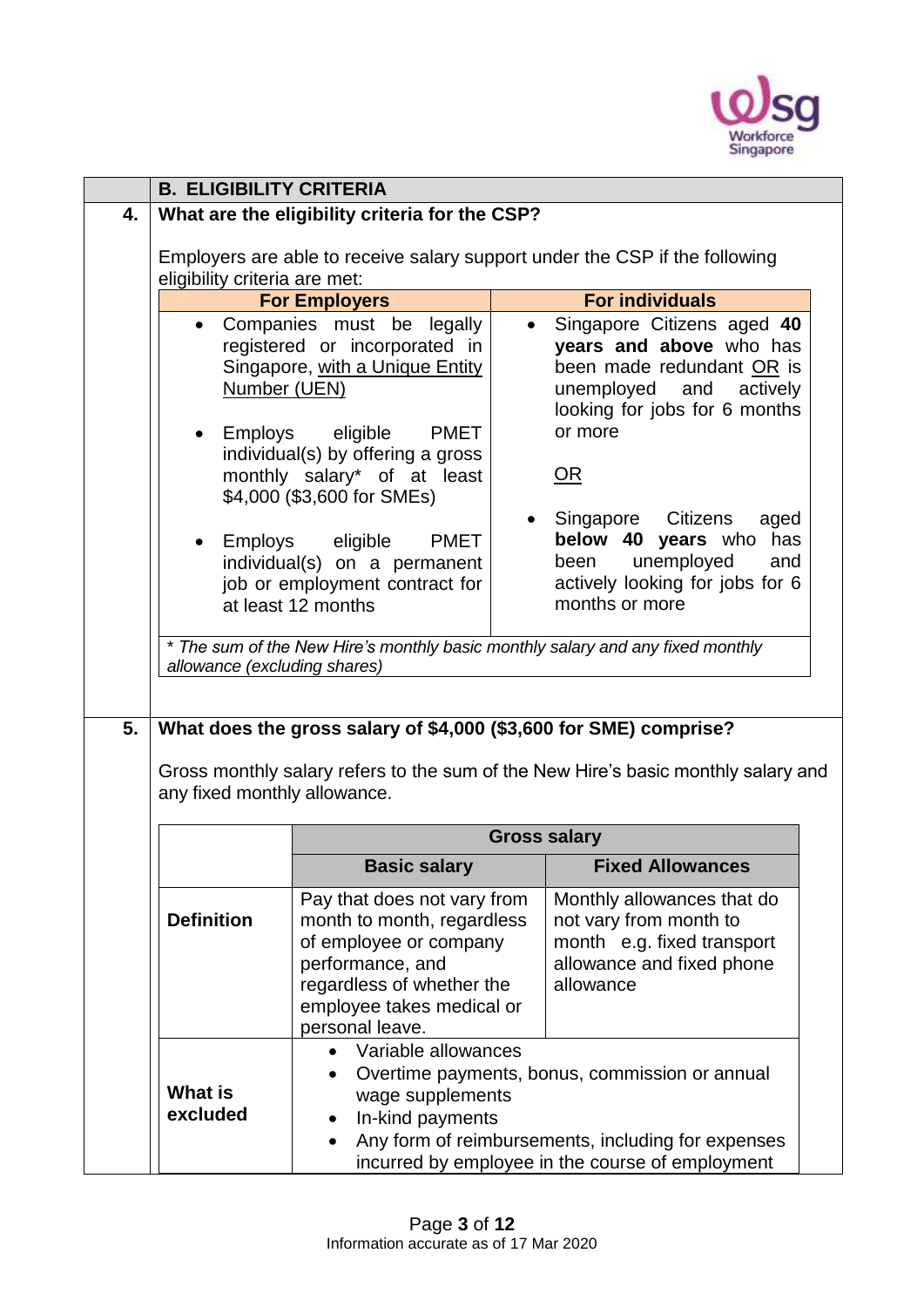

|    | Productivity incentive payments<br>$\bullet$                                                                                                                                                                                                                          |  |  |  |  |
|----|-----------------------------------------------------------------------------------------------------------------------------------------------------------------------------------------------------------------------------------------------------------------------|--|--|--|--|
|    | Contributions payable by the employer to any<br>$\bullet$                                                                                                                                                                                                             |  |  |  |  |
|    | pension or provident fund, including any                                                                                                                                                                                                                              |  |  |  |  |
|    | contributions made on the employee's behalf                                                                                                                                                                                                                           |  |  |  |  |
|    | Gratuity payable on discharge, retrenchment or<br>$\bullet$                                                                                                                                                                                                           |  |  |  |  |
|    | retirement of employee                                                                                                                                                                                                                                                |  |  |  |  |
|    |                                                                                                                                                                                                                                                                       |  |  |  |  |
| 6. | What are the criteria to be considered as an SME?                                                                                                                                                                                                                     |  |  |  |  |
|    | SMEs must meet the following criteria:                                                                                                                                                                                                                                |  |  |  |  |
|    | Be registered or incorporated in Singapore;<br>$\bullet$                                                                                                                                                                                                              |  |  |  |  |
|    | At least 30% local shareholding;<br>$\bullet$                                                                                                                                                                                                                         |  |  |  |  |
|    | Company's Group annual sales turnover of not more than S\$100 million OR                                                                                                                                                                                              |  |  |  |  |
|    | employment size not exceeding 200 employees                                                                                                                                                                                                                           |  |  |  |  |
| 7. | What kind of organisations can apply for CSP?                                                                                                                                                                                                                         |  |  |  |  |
|    | All companies legally registered or incorporated in Singapore can apply. This<br>includes societies and non-profit organisations such as charities and voluntary<br>welfare organisations.                                                                            |  |  |  |  |
|    | Public organisations including Government, Organs of State, Ministries and<br>Statutory Boards are not eligible for CSP.                                                                                                                                              |  |  |  |  |
| 8. | Can foreign-owned companies based in Singapore apply for the CSP?                                                                                                                                                                                                     |  |  |  |  |
|    | Yes, provided the company has an active Unique Entity Number (UEN).                                                                                                                                                                                                   |  |  |  |  |
| 9. | If an employer hires an individual who is suspended from SSG/WSG/e2i<br>funding, can they still continue to hire/retain him/her?                                                                                                                                      |  |  |  |  |
|    | Yes, the company may continue to hire/ retain him/her, notwithstanding that<br>he/she is suspended from WSG/SSG/e2i's programmes/funding for a limited time.<br>However, the company will not be eligible for CSP salary funding support.                             |  |  |  |  |
|    | 10. What kinds of action will lead to such suspensions?                                                                                                                                                                                                               |  |  |  |  |
|    | There are a few reasons why individuals may be barred from receiving further<br>grants from SSG/WSG/e2i, such as individuals did not fulfil their programme<br>obligations with SSG/WSG/e2i without valid reasons, or individuals have exhibited<br>improper conduct. |  |  |  |  |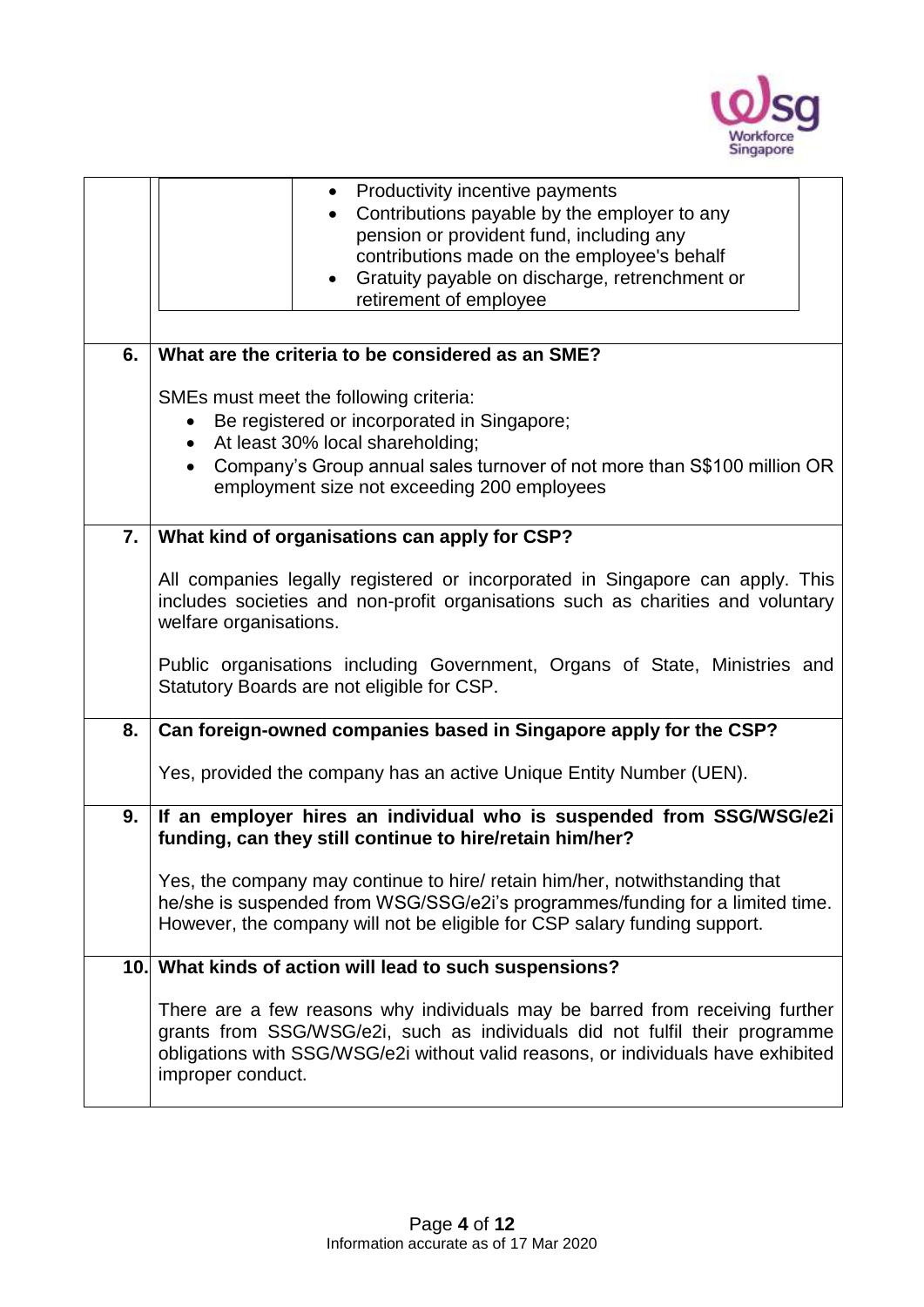

| 11. If the employer does not qualify for the CSP, are there other similar schemes?                                                                                                                                                                                                                                                                                                                                                                                                                                   |                                                                            |  |
|----------------------------------------------------------------------------------------------------------------------------------------------------------------------------------------------------------------------------------------------------------------------------------------------------------------------------------------------------------------------------------------------------------------------------------------------------------------------------------------------------------------------|----------------------------------------------------------------------------|--|
| There are currently other existing schemes that help employer manage cost when<br>hiring Singapore Citizen and mature workers.                                                                                                                                                                                                                                                                                                                                                                                       |                                                                            |  |
| • Wage Credit Scheme (WCS) - WCS helps companies to manage rising<br>labour costs, while allowing them to retain and train their Singapore Citizen<br>workers by investing in productivity. Employer can receive a subsidy on<br>wage increases (i.e. the salary increment and not the total salary) given to<br>a Singapore Citizen employee earning a gross monthly salary of \$4,000<br>and below. WCS has been extended to 2020 to give firms more time to<br>adjust to rising wages in the tight labour market. |                                                                            |  |
| • Special Employment Credit (SEC) - SEC provides company with<br>continuing support to hire older Singapore Citizen workers. Company who<br>hire Singapore Citizen employees above 55 years old and earning up to<br>\$4,000 a month, may receive SEC of up to 8% of the employee's monthly<br>wages. The government has committed to provide the SEC and has<br>extended it for one (1) more year until end-2020.                                                                                                   |                                                                            |  |
| Employer may like to contact IRAS and MOM for more information about WCS and<br>SEC respectively.                                                                                                                                                                                                                                                                                                                                                                                                                    |                                                                            |  |
| <b>WCS</b>                                                                                                                                                                                                                                                                                                                                                                                                                                                                                                           | <b>SEC</b>                                                                 |  |
| <b>IRAS</b>                                                                                                                                                                                                                                                                                                                                                                                                                                                                                                          |                                                                            |  |
| Email: wcs@iras.gov.sg<br>Tel: 1800-3524-727                                                                                                                                                                                                                                                                                                                                                                                                                                                                         | <b>MOM</b><br>Email: sec@mom.gov.sg<br>Tel: 1800-2222-888<br>8am to 5.30pm |  |
| 8am to 5pm<br>Monday to Friday                                                                                                                                                                                                                                                                                                                                                                                                                                                                                       | Monday to Friday                                                           |  |
|                                                                                                                                                                                                                                                                                                                                                                                                                                                                                                                      |                                                                            |  |
| 12. Are employers who are sole proprietors or self-employed, able to claim the<br>salary support under CSP for themselves as new hires?                                                                                                                                                                                                                                                                                                                                                                              |                                                                            |  |
| No, as the New Hire (employee) and Employer will have to be unique individuals<br>with each fulfilling the respective CSP criteria as stated in Qn.4 to qualify.                                                                                                                                                                                                                                                                                                                                                     |                                                                            |  |
|                                                                                                                                                                                                                                                                                                                                                                                                                                                                                                                      |                                                                            |  |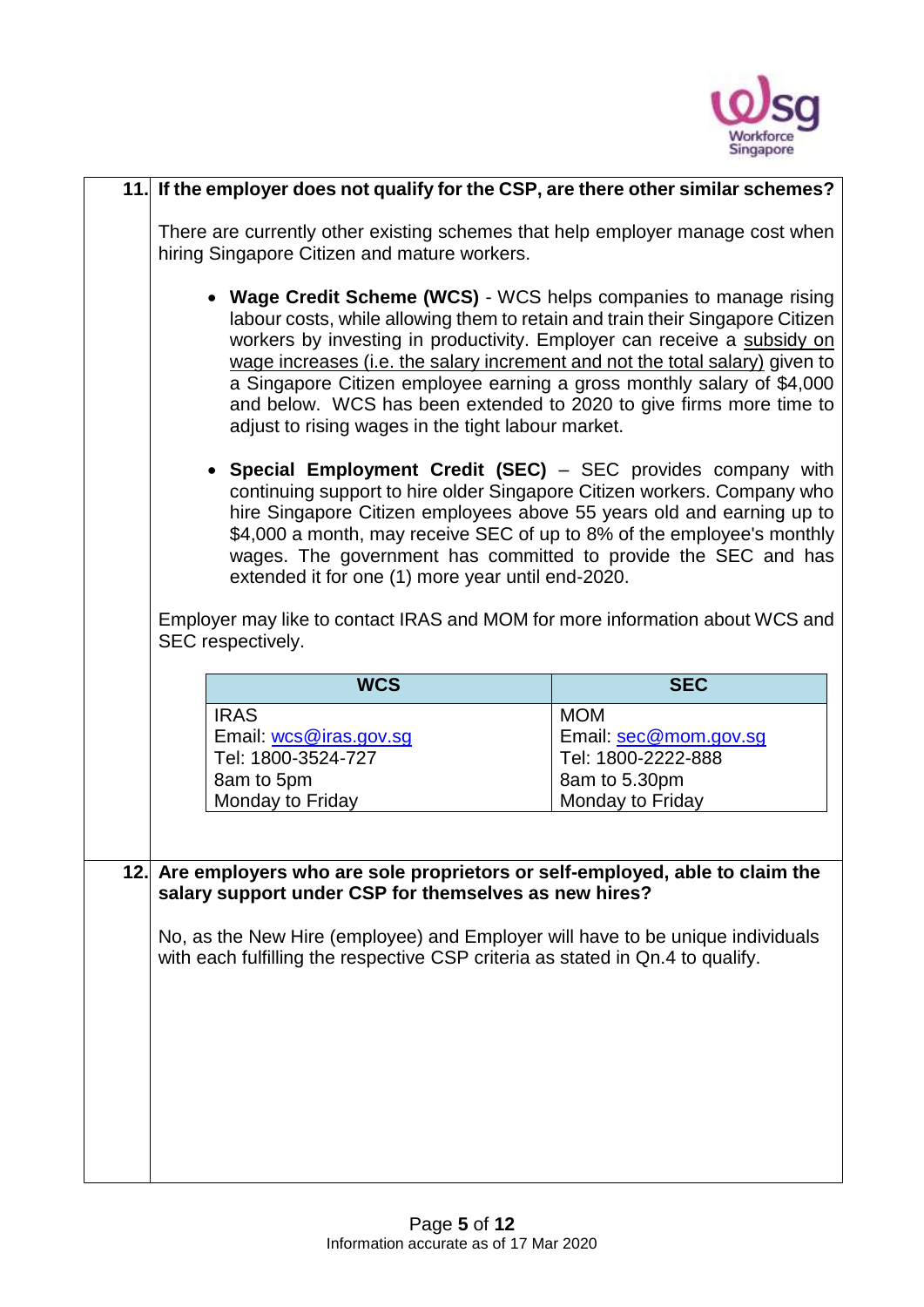

| <b>C. Notification Process</b>                                                                                                                                                                                                                                                                                                              |
|---------------------------------------------------------------------------------------------------------------------------------------------------------------------------------------------------------------------------------------------------------------------------------------------------------------------------------------------|
| 13. How can employers go about applying for the CSP?                                                                                                                                                                                                                                                                                        |
| Employers may submit notification for CSP through WSG Feedback portal<br>(https://portal.ssg-wsg.gov.sg/feedback).<br>Please follow the steps below:<br>Under 'For Company Representatives' enter your Organisation UEN no.<br>i.<br>Company representative to login using CorpPass via the Organisation<br>ii.<br>Login                    |
| iii.<br>Click on 'My Feedback' (on the left side of the page)<br><b>Click on 'Submit New Feedback'</b><br>iv.<br>Select "Others" for type<br>V.<br>Select "Career Support Programme" for category<br>vi.<br>Type "CSP Notification" in subject title<br>vii.<br>Provide requisite information and supporting documents (see Qn.14)<br>viii. |
| Note: Organisations must first register a CorpPass account before they can apply for CSP<br>via the WSG Feedback Portal                                                                                                                                                                                                                     |
| 14. What documents are required for notification submission and timeline for<br>approval?                                                                                                                                                                                                                                                   |
| The following supporting documents are required to be submitted no later than three<br>(3) calendar months from the date of CSP work commencement:                                                                                                                                                                                          |
| Scanned copy of acknowledged CSP notification form<br>i.<br>Scanned copy of employment letter / contract showing company's<br>ii.<br>letterhead, company's stamp for the New Hire; and<br>Scanned copy of New Hire's NRIC, front and back<br>iii.                                                                                           |
| WSG may request for New Hire's past 15 months CPF Statement for verification purposes.                                                                                                                                                                                                                                                      |
| An acknowledgement email will be sent within 10 working days upon receipt of<br>complete set of documents.                                                                                                                                                                                                                                  |
| 15. How can employers register for a CorpPass if they do not currently have one?                                                                                                                                                                                                                                                            |
| Employers may refer to the user guide listed on the CorpPass website<br>www.corppass.gov.sg/corppass/common/userguides for more information.                                                                                                                                                                                                |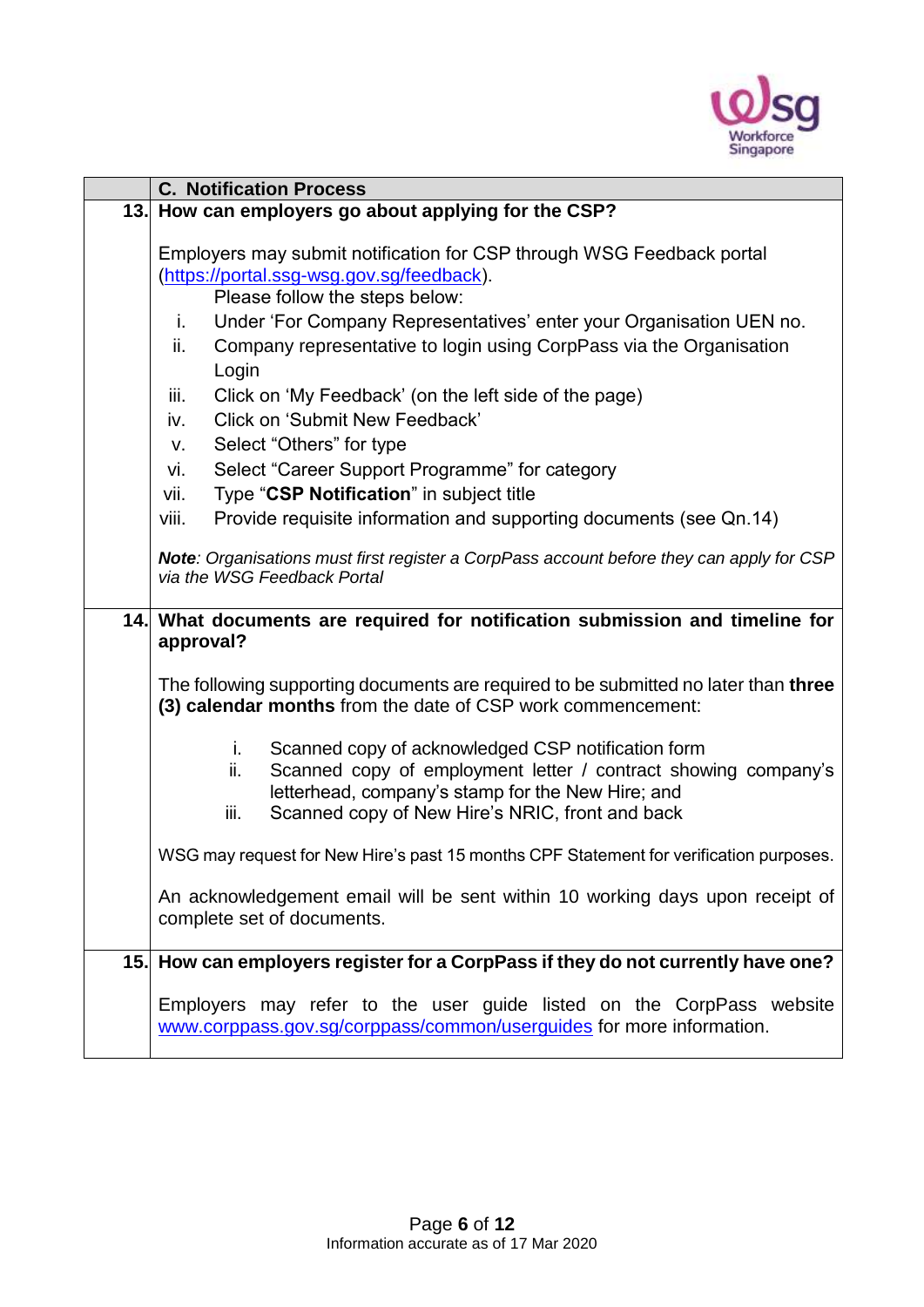

|                                                                                                                                                                                                                | 16. After getting the CorpPass access, which user access should be granted to<br>enable the CSP Notification submissions?                                                                                                                                                                                                                                                              |                             |                                       |  |  |
|----------------------------------------------------------------------------------------------------------------------------------------------------------------------------------------------------------------|----------------------------------------------------------------------------------------------------------------------------------------------------------------------------------------------------------------------------------------------------------------------------------------------------------------------------------------------------------------------------------------|-----------------------------|---------------------------------------|--|--|
|                                                                                                                                                                                                                | Employers may select the following below to be granted access:                                                                                                                                                                                                                                                                                                                         |                             |                                       |  |  |
|                                                                                                                                                                                                                | <b>Agency Name</b>                                                                                                                                                                                                                                                                                                                                                                     | <b>Digital Service Name</b> | <b>Digital Service</b><br><b>Role</b> |  |  |
|                                                                                                                                                                                                                | SkillsFuture Singapore and<br><b>Workforce Singapore</b><br>(SSG & WSG)                                                                                                                                                                                                                                                                                                                | <b>SSG-WSG E-services</b>   | <b>FMS</b><br><b>FEEDBACKAPP</b>      |  |  |
|                                                                                                                                                                                                                | Do contact the WSG hotline (6883 5885) and request to create a SkillConnect<br>(SCN) profile (if you have not created a SCN profile before)                                                                                                                                                                                                                                            |                             |                                       |  |  |
|                                                                                                                                                                                                                | 17. Do individuals need to be registered with the WSG's Careers Connect or<br>NTUC's e2i centres to be eligible for the CSP?                                                                                                                                                                                                                                                           |                             |                                       |  |  |
|                                                                                                                                                                                                                | No, individuals need not be pre-registered. For those who have secured<br>employment, they can ask their hiring employer to complete the 'CSP Notification<br>Form' found on www.wsg.gov.sg/csp_employers no later than 3 calendar months<br>from the date of CSP work commencement . WSG's Careers Connect or NTUC's<br>e2i centers will assess the individual's eligibility for CSP. |                             |                                       |  |  |
| For individuals who are also on PCP, the employers can submit the CSP notification<br>at the start of PCP or at the end of the PCP (i.e. no later than 3 calendar months<br>after the completion date of PCP). |                                                                                                                                                                                                                                                                                                                                                                                        |                             |                                       |  |  |
| 18.                                                                                                                                                                                                            | If individual has already commenced work but employer have not applied for<br>CSP, will the employer still be eligible for the CSP?                                                                                                                                                                                                                                                    |                             |                                       |  |  |
|                                                                                                                                                                                                                | Yes, the hiring employer can still proceed to complete the 'CSP Notification Form'<br>on www.wsg.gov.sg/csp_employers and submit no later than 3 calendar months<br>from the date of CSP work commencement. WSG's Careers Connect or NTUC's<br>e2i centres will assess the individual's eligibility for CSP.                                                                           |                             |                                       |  |  |
|                                                                                                                                                                                                                | For individuals who are also on PCP, the employers can submit the CSP notification<br>at the start of PCP or at the end of the PCP (i.e. no later than 3 calendar months<br>after the completion date of PCP).                                                                                                                                                                         |                             |                                       |  |  |
| 19.                                                                                                                                                                                                            | How many times can an individual apply for CSP? What if the individual was<br>previously approved on CSP?                                                                                                                                                                                                                                                                              |                             |                                       |  |  |
|                                                                                                                                                                                                                | There is no limit to the number of times an individual can participate in CSP as long<br>as the individual fulfills the eligibility criteria each time.                                                                                                                                                                                                                                |                             |                                       |  |  |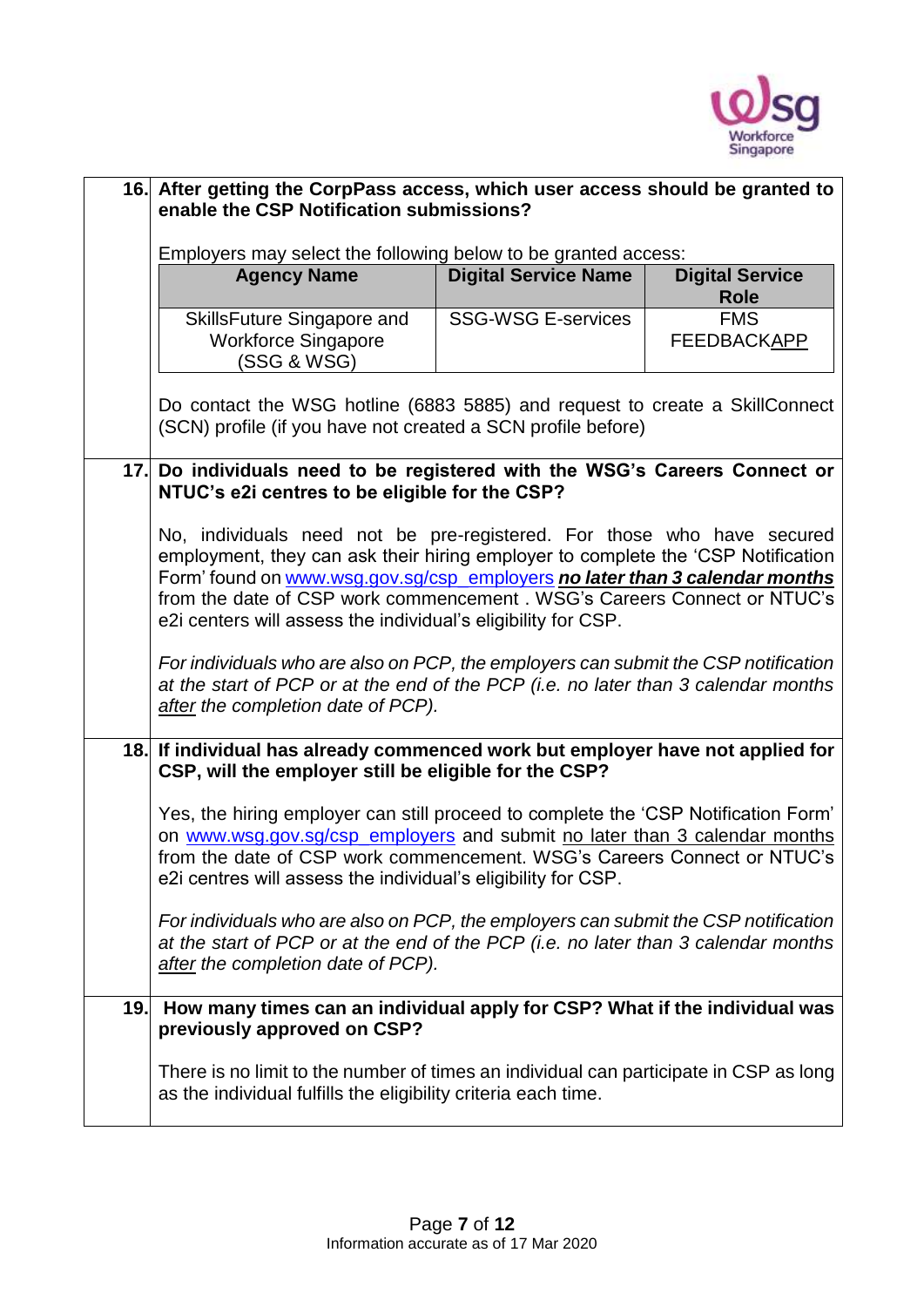

| 20. What is the individual's age based on in order to be eligible for CSP funding?                                                                                                                                                                                                                                         |  |  |
|----------------------------------------------------------------------------------------------------------------------------------------------------------------------------------------------------------------------------------------------------------------------------------------------------------------------------|--|--|
| The age is based on the calendar year of the birth date, with respect to the work<br>commencement date.                                                                                                                                                                                                                    |  |  |
| Example:<br>Mr. Tan who is unemployed for 8 months is born on 31 Dec 1977. He was hired by<br>an employer and commenced work on 1 Jan 2017. Based on work commencement<br>date in the calendar year, his age is 40. Hence, he is eligible for the salary support<br>for aged 40 and above with qualifying CSP eligibility. |  |  |
| 21. If an employer is employing more than one eligible PMET, can the employer<br>submit registration for multiple hires concurrently?                                                                                                                                                                                      |  |  |
| Yes, the employer is able to submit the 'CSP Notification Form' for multiple hires<br>provided all the new hires meet the eligibility criteria                                                                                                                                                                             |  |  |
| 22. If an employer found a prospective new hire from his own source can the<br>employer still be eligible for salary support under the CSP?                                                                                                                                                                                |  |  |
| Yes, the employer would need to complete the 'CSP Notification Form' on<br>www.wsg.gov.sg/csp_employers no later than 3 calendar months from the date<br>of CSP work commencement. The new hire is not required to visit WSG's Careers<br>Connect or NTUC's e2i centre to register.                                        |  |  |
| For individuals who are also on PCP, the employers can submit the CSP notification<br>at the start of PCP or at the end of the PCP (i.e. no later than 3 calendar months<br>after the completion date of PCP).                                                                                                             |  |  |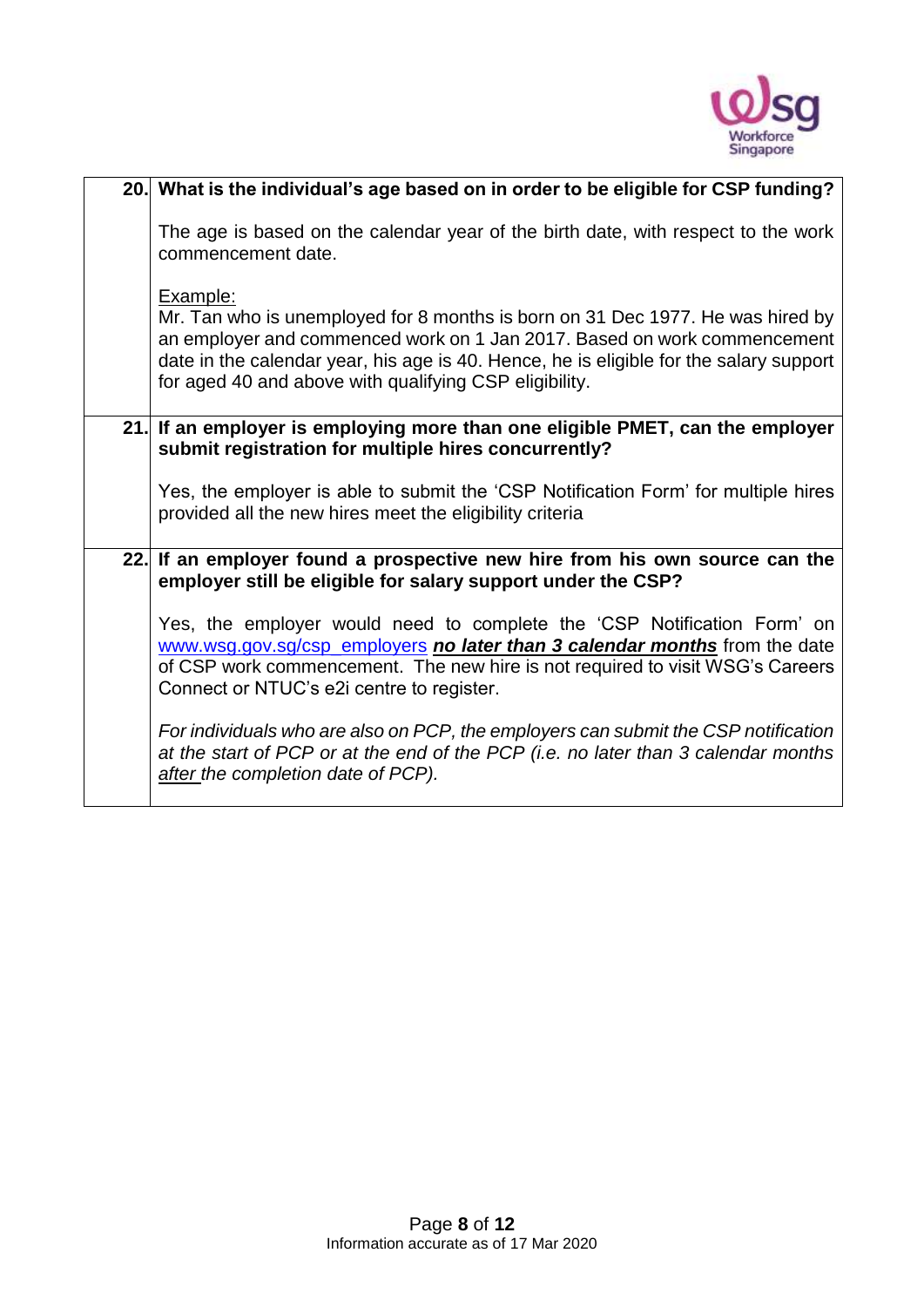

| <b>D. Claims Process</b>                                                                                                                                                                                                                                                                                                                                                                                                                                                                                                                                                                                                                                                                                                        |  |  |
|---------------------------------------------------------------------------------------------------------------------------------------------------------------------------------------------------------------------------------------------------------------------------------------------------------------------------------------------------------------------------------------------------------------------------------------------------------------------------------------------------------------------------------------------------------------------------------------------------------------------------------------------------------------------------------------------------------------------------------|--|--|
| 23. When can employers make claims under the CSP?                                                                                                                                                                                                                                                                                                                                                                                                                                                                                                                                                                                                                                                                               |  |  |
| Employers can submit claims for salary support under the Career Support<br>Programme (CSP) in three (3) <sup>*</sup> tranches. Employers will be reimbursed based on<br>the stipulated proportion of the actual gross monthly salary paid during the<br>employment period claimed for.                                                                                                                                                                                                                                                                                                                                                                                                                                          |  |  |
| 1 <sup>st</sup> tranche: To claim for salary support for the first 6 months of<br>employment, claims should be made between the $7th$ and $12th$ month from<br>the work commencement date of the new hire.<br>2 <sup>nd</sup> tranche: To claim for salary support for the next 6 months of<br>employment, claims should be made between the 13 <sup>th</sup> and 18 <sup>th</sup> month<br>from the work commencement date of the new hire.<br>3rd tranche* (for claims that qualify for up to 18 months): To claim for<br>salary support for the next additional 6 months of employment, claims<br>should be made between the 19 <sup>th</sup> and 24 <sup>th</sup> month from the work<br>commencement date of the new hire. |  |  |
| * Effective 1 April 2017, 3 <sup>rd</sup> tranche is eligible to unemployed PMETs aged $\geq$ 40 years<br>unemployed and actively looking for jobs for ≥12 months.                                                                                                                                                                                                                                                                                                                                                                                                                                                                                                                                                              |  |  |
| 24. a. If the employer missed the timeline for submission for the $1st$ tranche of<br>claim, can the employer still submit claims?                                                                                                                                                                                                                                                                                                                                                                                                                                                                                                                                                                                              |  |  |
| Should the employer miss the timeline for the 1 <sup>st</sup> tranche, he/she is able to combine<br>both claims for 1 <sup>st</sup> and 2 <sup>nd</sup> tranches concurrently for the 12 months of employment.<br>Should the employer miss the timeline for both $1st$ and $2nd$ tranches, he/she is able<br>to combine claims for $1st$ , $2nd$ and $3rd$ tranches concurrently for the 18 months of<br>employment.                                                                                                                                                                                                                                                                                                            |  |  |
| For those claiming for the 1 <sup>st</sup> and 2 <sup>nd</sup> tranche (only), the claim for the 2 <sup>nd</sup> tranche<br>must be submitted within 18 months from the new hire's work commencement<br>date.                                                                                                                                                                                                                                                                                                                                                                                                                                                                                                                   |  |  |
| For those claiming for the 3 <sup>rd</sup> tranche (for new hire who qualify for up to 18 months<br>of salary support), the claim for the last tranche must be submitted within 24<br>months from the new hire's work commencement date.                                                                                                                                                                                                                                                                                                                                                                                                                                                                                        |  |  |
| b. What happens if employer fails to submit within the timeline of 18 and 24<br>months respectively?                                                                                                                                                                                                                                                                                                                                                                                                                                                                                                                                                                                                                            |  |  |
| Any CSP claims submitted after the 18 <sup>th</sup> month (or $24th$ month for new hire who<br>qualify up to 18 months of salary support) will not be processed, and no further<br>funds will be disbursed.                                                                                                                                                                                                                                                                                                                                                                                                                                                                                                                     |  |  |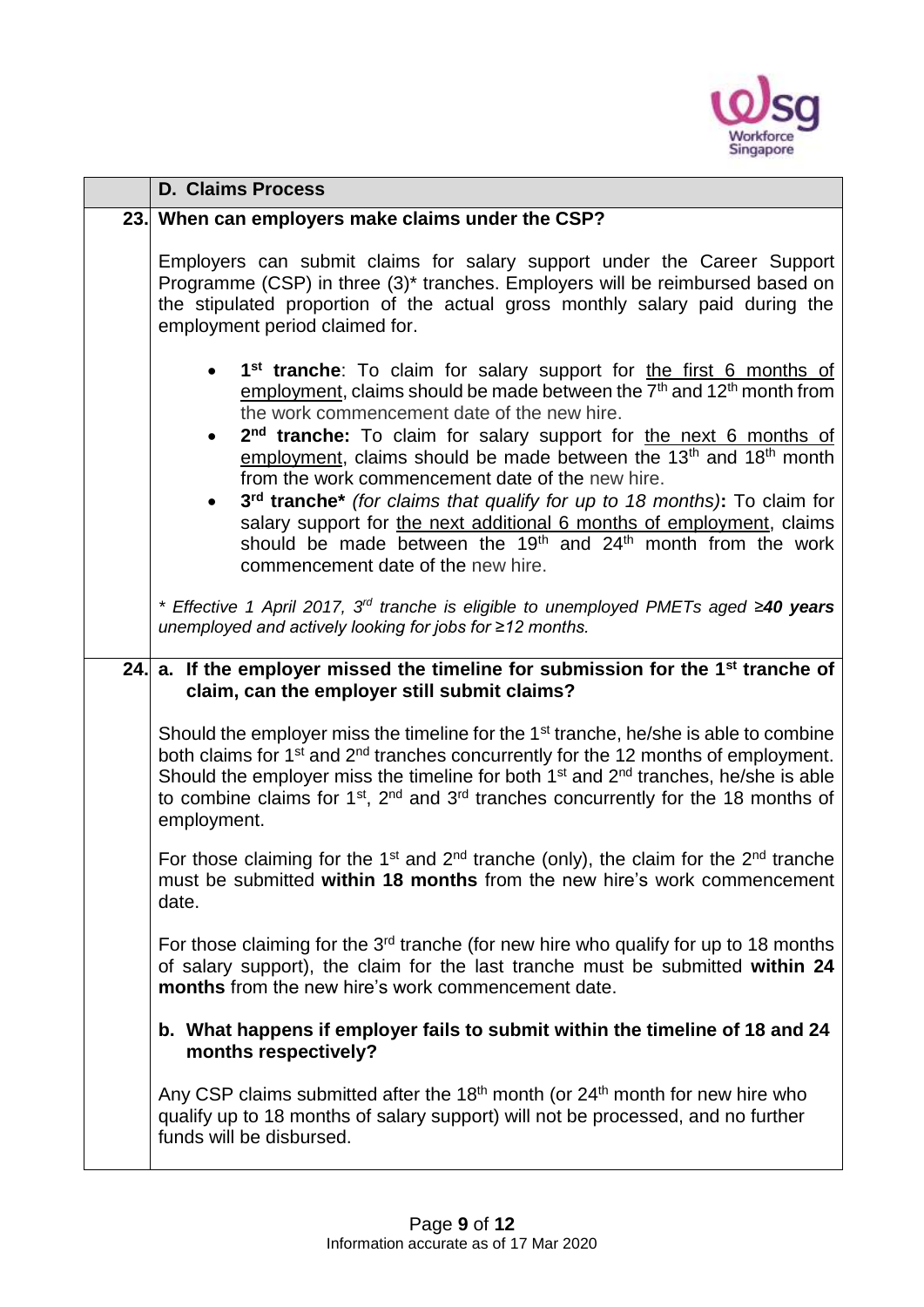

| 25. How can the employer go about claiming for the CSP?  |                                                                                                                                  |  |  |  |
|----------------------------------------------------------|----------------------------------------------------------------------------------------------------------------------------------|--|--|--|
| Please submit claims for CSP through WSG Feedback portal |                                                                                                                                  |  |  |  |
| (https://portal.ssg-wsg.gov.sg/feedback)                 |                                                                                                                                  |  |  |  |
|                                                          | Please follow the steps below:                                                                                                   |  |  |  |
| i.                                                       | Under 'For Company Representatives' enter your Organisation UEN                                                                  |  |  |  |
| ii.                                                      | Company representative to login using CorpPass via Organisation                                                                  |  |  |  |
|                                                          | Login                                                                                                                            |  |  |  |
| iii.                                                     | Click on 'My Feedback' (on the left side of the page)                                                                            |  |  |  |
| iv.                                                      | <b>Click on 'Submit New Feedback'</b>                                                                                            |  |  |  |
| V.                                                       | Select "Others" for type                                                                                                         |  |  |  |
| vi.                                                      | Select "Career Support Programme" for category                                                                                   |  |  |  |
| vii.                                                     | Type "CSP Claims" in subject title                                                                                               |  |  |  |
| viii.                                                    | Provide requisite information and supporting documents in the                                                                    |  |  |  |
|                                                          | Feedback section (see Qn. 25)                                                                                                    |  |  |  |
|                                                          | Note: Organisations must first register a CorpPass account before they can apply for                                             |  |  |  |
|                                                          | claims via the WSG feedback portal.                                                                                              |  |  |  |
|                                                          | 26. What documents are required for the CSP claims submission?                                                                   |  |  |  |
|                                                          |                                                                                                                                  |  |  |  |
|                                                          | Companies would be required to submit the following supporting documents:                                                        |  |  |  |
| ı.<br>ii.                                                | Completed Claims Request form (Annex A)<br>Completed Direct Credit Authorisation Form (Annex B)                                  |  |  |  |
| iii.                                                     | Payslips / Salary Records corresponding with the claim period with the                                                           |  |  |  |
|                                                          | following details:                                                                                                               |  |  |  |
|                                                          |                                                                                                                                  |  |  |  |
|                                                          | Name of employee and NRIC number                                                                                                 |  |  |  |
|                                                          | Monthly gross salary of at least \$4,000 (\$3,600 for SME) (basic<br>п                                                           |  |  |  |
|                                                          | salary including fixed allowances)                                                                                               |  |  |  |
|                                                          | Note: Annex B is only applicable to employers who do not have existing vendor account                                            |  |  |  |
| with WSG.                                                |                                                                                                                                  |  |  |  |
|                                                          | 27. When will employers receive the disbursement?                                                                                |  |  |  |
|                                                          |                                                                                                                                  |  |  |  |
|                                                          | Employers can expect to receive the disbursement about 30 working days from                                                      |  |  |  |
|                                                          | successful submission of complete set of documents.                                                                              |  |  |  |
|                                                          | 28. The PMET has resigned / was terminated from the company and did not                                                          |  |  |  |
|                                                          | complete the 12 months of employment. Can the employer still qualify for                                                         |  |  |  |
|                                                          | salary support under the CSP?                                                                                                    |  |  |  |
|                                                          | Yes, the employer can still claim for salary support. Reimbursement is based on                                                  |  |  |  |
|                                                          | proration of the actual gross monthly salary* paid out by the company for the<br>employment period which the PMET was hired for. |  |  |  |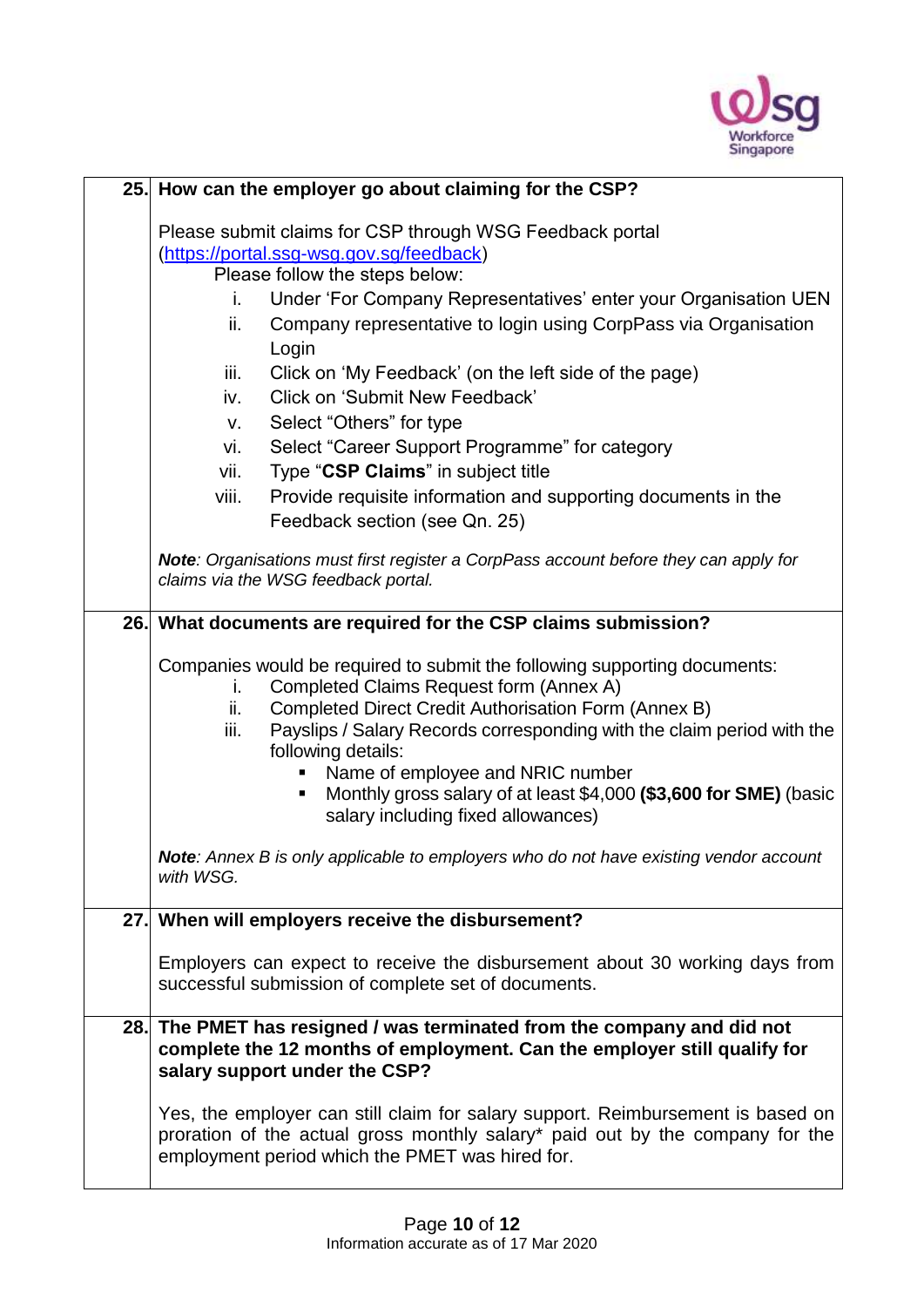

| Note: The CSP claims tranche in Q.23 would still apply                                |                                                                                                    |  |  |  |
|---------------------------------------------------------------------------------------|----------------------------------------------------------------------------------------------------|--|--|--|
|                                                                                       | * The sum of the New Hire's basic monthly salary and any fixed monthly allowance (excluding        |  |  |  |
| shares)                                                                               |                                                                                                    |  |  |  |
|                                                                                       | E. Bundling with Professional Conversion Programme (PCP) and P-Max                                 |  |  |  |
| 29. Can the employer tap on both CSP and Professional Conversion Programmes           |                                                                                                    |  |  |  |
| (PCPs) at the same time?                                                              |                                                                                                    |  |  |  |
|                                                                                       |                                                                                                    |  |  |  |
| Yes, if both employer and the PMET individual are able to fulfill the CSP eligibility |                                                                                                    |  |  |  |
| criteria (refer to Qn.4), companies may tap on CSP (only applicable for PCP with      |                                                                                                    |  |  |  |
|                                                                                       | funding duration $\leq 12$ months).                                                                |  |  |  |
|                                                                                       |                                                                                                    |  |  |  |
|                                                                                       | 30. How can the employer go about applying for both PCP and CSP?                                   |  |  |  |
|                                                                                       | Employer is eligible to apply for CSP if candidates meet the eligibility criteria as               |  |  |  |
| indicated below:                                                                      |                                                                                                    |  |  |  |
|                                                                                       |                                                                                                    |  |  |  |
|                                                                                       | At start <sup>^</sup> or completion of PCP                                                         |  |  |  |
|                                                                                       | New Hire that is paid a gross monthly salary* of at least                                          |  |  |  |
|                                                                                       | \$4,000/month (\$3,600 for SMEs) and willing to commit to                                          |  |  |  |
|                                                                                       | hiring candidate for another 12 months after PCP ends                                              |  |  |  |
| When to                                                                               |                                                                                                    |  |  |  |
| apply                                                                                 | *The sum of the New Hire's basic monthly salary and any fixed monthly                              |  |  |  |
|                                                                                       | allowance<br>^To ensure that PCP is confirmed i.e. with the start and end dates before             |  |  |  |
|                                                                                       | submitting with CSP                                                                                |  |  |  |
|                                                                                       |                                                                                                    |  |  |  |
|                                                                                       | Prior commencement of PCP                                                                          |  |  |  |
|                                                                                       | Singapore Citizens aged ≥40 years who are unemployed and                                           |  |  |  |
|                                                                                       | actively looking for jobs for ≥6 months or made redundant                                          |  |  |  |
| <b>Eligibility</b>                                                                    |                                                                                                    |  |  |  |
| criteria                                                                              | OR                                                                                                 |  |  |  |
|                                                                                       | Singapore Citizens aged <40 years who are unemployed and                                           |  |  |  |
|                                                                                       | actively looking for jobs for ≥6 months                                                            |  |  |  |
|                                                                                       |                                                                                                    |  |  |  |
|                                                                                       | <b>Note:</b> Duration of PCP funding to be 12months or less to qualify                             |  |  |  |
|                                                                                       |                                                                                                    |  |  |  |
|                                                                                       | 31. How would the salary disbursement schedule be like for companies with New                      |  |  |  |
|                                                                                       | Hire who qualifies for both CSP and PCP?                                                           |  |  |  |
| Employers can submit claims for salary support under the Career Support               |                                                                                                    |  |  |  |
|                                                                                       | Programme (CSP) in three (3) <sup>*</sup> tranches <b>after completion of PCP</b> . Employers will |  |  |  |
|                                                                                       | be reimbursed based on the stipulated proportion of the actual gross monthly salary                |  |  |  |
|                                                                                       | paid during the employment period claimed for. The CSP claims tranches stated in                   |  |  |  |
|                                                                                       | Q.23 would still apply. The CSP funding period will commences one day after PCP                    |  |  |  |
| funding end date.                                                                     |                                                                                                    |  |  |  |